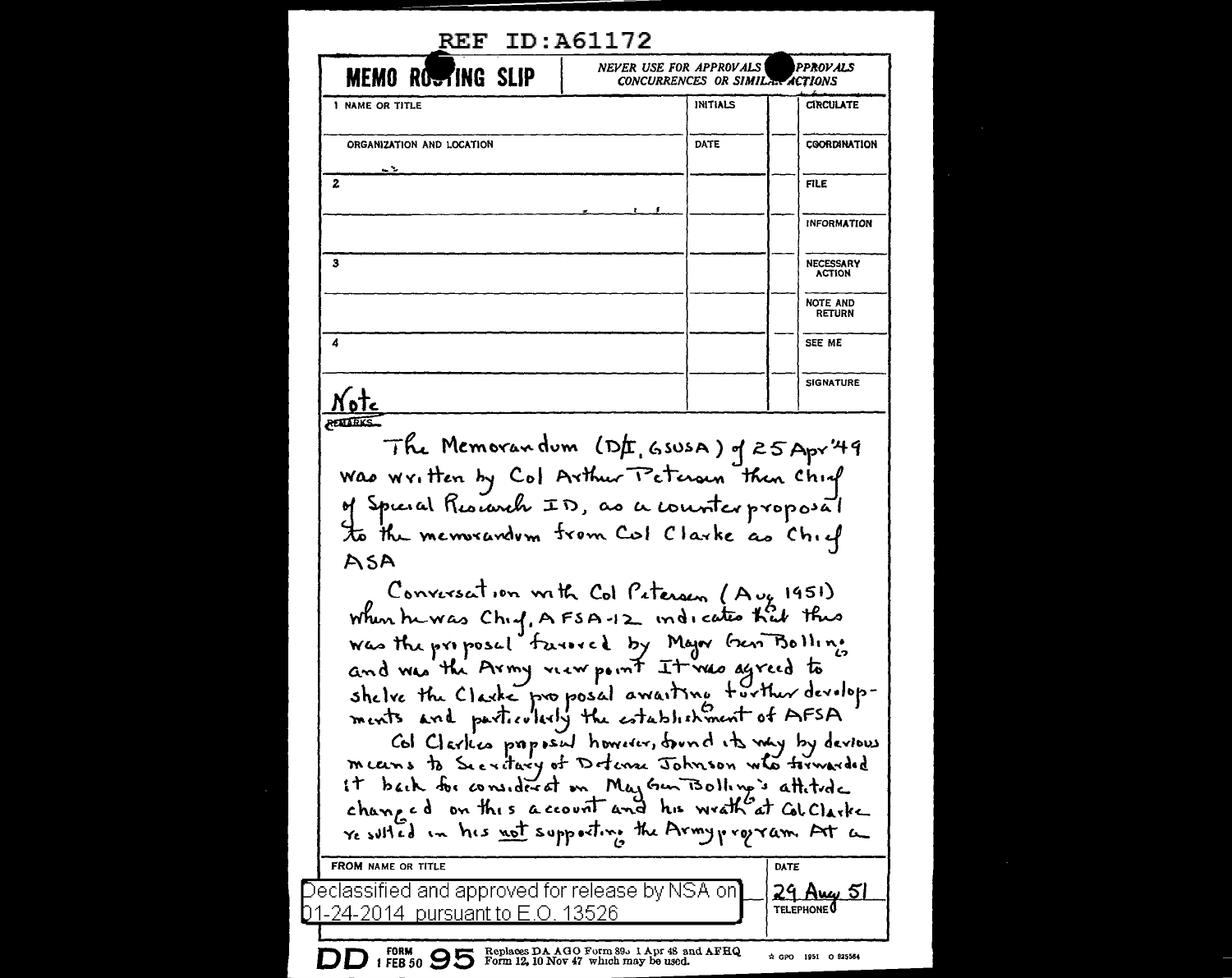# **REE ID: A61172**

 $\mathcal{A}^{\text{max}}$  and  $\mathcal{A}^{\text{max}}$ 

later meeting the Army lost control of who would be Chiet, AFSA because of the internal dissension and as a result Adm. Stone who was the Mary's Was cluted -

Col Clarks's action probably cost Army the first Chief of AFSA

MCLane

والدالي وقالم العاجل والمرتب فكالحرق التناسيم  $\mathcal{L} = \mathcal{L} \mathcal{L} = \mathcal{L} \mathcal{L} = \mathcal{L} \mathcal{L} \mathcal{L} = \mathcal{L} \mathcal{L}$  $\{T_{i,k},\ldots, T_{i,k}\}$  is  $\mathfrak{g}=\mathfrak{g}=\mathfrak{h}\mathfrak{m}$  . The set of the set of the set of the set of the set of the set of the set of the set of the set of the set of the set of the set of the set of the set of the set of the set of the set of th  $\mathbf{L} = \mathbf{0}$ **Contract Contract State** 

 $\mathbf{E} \left[ \mathbf{A} \mathbf{E} \right] = \mathbf{Z} \left[ \mathbf{A} \mathbf{A} \right] \mathbf{A} \quad \quad \mathbf{E} \left[ \mathbf{E} \right] \mathbf{A} \left[ \mathbf{A} \right] \mathbf{A} \quad \quad \mathbf{A} \left[ \mathbf{A} \right] \mathbf{A} \quad \quad \mathbf{A} \left[ \mathbf{A} \right] \mathbf{A} \quad \quad \mathbf{A} \left[ \mathbf{A} \right] \mathbf{A} \quad \quad \mathbf{A} \left[ \mathbf{A} \right] \mathbf{A} \quad \quad \mathbf$  $\mathbf{w}^T\mathbf{Q} = \mathbf{w}^T\mathbf{Q}$  $\label{eq:2.1} \frac{d\phi}{d\phi} = \frac{1}{\sqrt{2\pi}}\left[ \frac{1}{\sqrt{2\pi}}\left( \frac{d\phi}{d\phi} + \frac{d\phi}{d\phi} + \frac{d\phi}{d\phi} + \frac{d\phi}{d\phi} + \frac{d\phi}{d\phi} + \frac{d\phi}{d\phi} + \frac{d\phi}{d\phi} \right) \right]$  $\mathcal{E}^{\bullet}$  .  $\mathcal{E}$  $\label{eq:2.1} \frac{1}{\sqrt{2}}\int_{\mathbb{R}^3}\frac{1}{\sqrt{2}}\left(\frac{1}{\sqrt{2}}\right)^2\frac{1}{\sqrt{2}}\left(\frac{1}{\sqrt{2}}\right)^2\frac{1}{\sqrt{2}}\int_{\mathbb{R}^3}\frac{1}{\sqrt{2}}\frac{1}{\sqrt{2}}\frac{1}{\sqrt{2}}\frac{1}{\sqrt{2}}\frac{1}{\sqrt{2}}\int_{\mathbb{R}^3}\frac{1}{\sqrt{2}}\frac{1}{\sqrt{2}}\frac{1}{\sqrt{2}}\frac{1}{\sqrt{2}}\frac{1}{\sqrt{2}}\int_{\mathbb$ 

 $\mathcal{F}(\mathcal{F})$  and  $\mathcal{F}(\mathcal{F})$  $\sim$   $\sim$   $\sim$   $\sim$   $\sim$  $\label{eq:4} \mathbf{p} = \mathbf{p} \cdot \mathbf{p} + \mathbf{p} \cdot \mathbf{p} + \mathbf{p} \cdot \mathbf{p} + \mathbf{p} \cdot \mathbf{p} + \mathbf{p} \cdot \mathbf{p} + \mathbf{p} \cdot \mathbf{p} + \mathbf{p} \cdot \mathbf{p} + \mathbf{p} \cdot \mathbf{p} + \mathbf{p} \cdot \mathbf{p} + \mathbf{p} \cdot \mathbf{p} + \mathbf{p} \cdot \mathbf{p} + \mathbf{p} \cdot \mathbf{p} + \mathbf{p} \cdot \mathbf{p} + \mathbf{p} \cdot \mathbf$  $\epsilon$  $\sigma_{\rm{max}}=0.01$ fairs) is the graphy of  $\mathbf{I}^{(1)}$  and  $\mathbf{v} = \mathbf{v}$  , where  $\mathbf{v}$  $4.41$  $F \times T$  and  $F \times T$ **Contract Strategy and Strategy**  $\mathcal{K}^{\mathcal{A}}(\mathcal{A}^{\mathcal{A}}(\mathcal{A}^{\mathcal{A}}(\mathcal{A}^{\mathcal{A}}(\mathcal{A}^{\mathcal{A}}(\mathcal{A}^{\mathcal{A}}(\mathcal{A}^{\mathcal{A}}(\mathcal{A}^{\mathcal{A}}(\mathcal{A}^{\mathcal{A}}(\mathcal{A}^{\mathcal{A}}(\mathcal{A}^{\mathcal{A}}(\mathcal{A}^{\mathcal{A}}(\mathcal{A}^{\mathcal{A}}(\mathcal{A}^{\mathcal{A}}(\mathcal{A}^{\mathcal{A}}(\mathcal{A}^{\mathcal{A}}(\mathcal{A}^{\mathcal{A$  $\mathbf{A} = \mathbf{A} + \mathbf{A} + \mathbf{A} + \mathbf{A} + \mathbf{A} + \mathbf{A} + \mathbf{A} + \mathbf{A} + \mathbf{A} + \mathbf{A} + \mathbf{A} + \mathbf{A} + \mathbf{A} + \mathbf{A} + \mathbf{A} + \mathbf{A} + \mathbf{A} + \mathbf{A} + \mathbf{A} + \mathbf{A} + \mathbf{A} + \mathbf{A} + \mathbf{A} + \mathbf{A} + \mathbf{A} + \mathbf{A} + \mathbf{A} + \mathbf{A} + \mathbf{A} + \mathbf{A} + \mathbf$ سد علم  $\label{eq:R1} \begin{array}{lllllllllllllll} \mathcal{F}(\mathbf{I}) & \mathcal{F}(\mathbf{I}) & \mathbf{I} & \mathbf{X} & \mathbf{X} \\ & \mathcal{F}(\mathbf{I}) & \mathcal{F}(\mathbf{I}) & \mathbf{I} & \mathbf{I} & \mathbf{X} \\ & \mathcal{F}(\mathbf{I}) & \mathcal{F}(\mathbf{I}) & \mathbf{I} & \mathbf{I} & \mathbf{I} & \mathbf{I} \end{array}$  $\mathbf{J}$  ,  $\mathbf{J}$ 

 $\blacktriangle$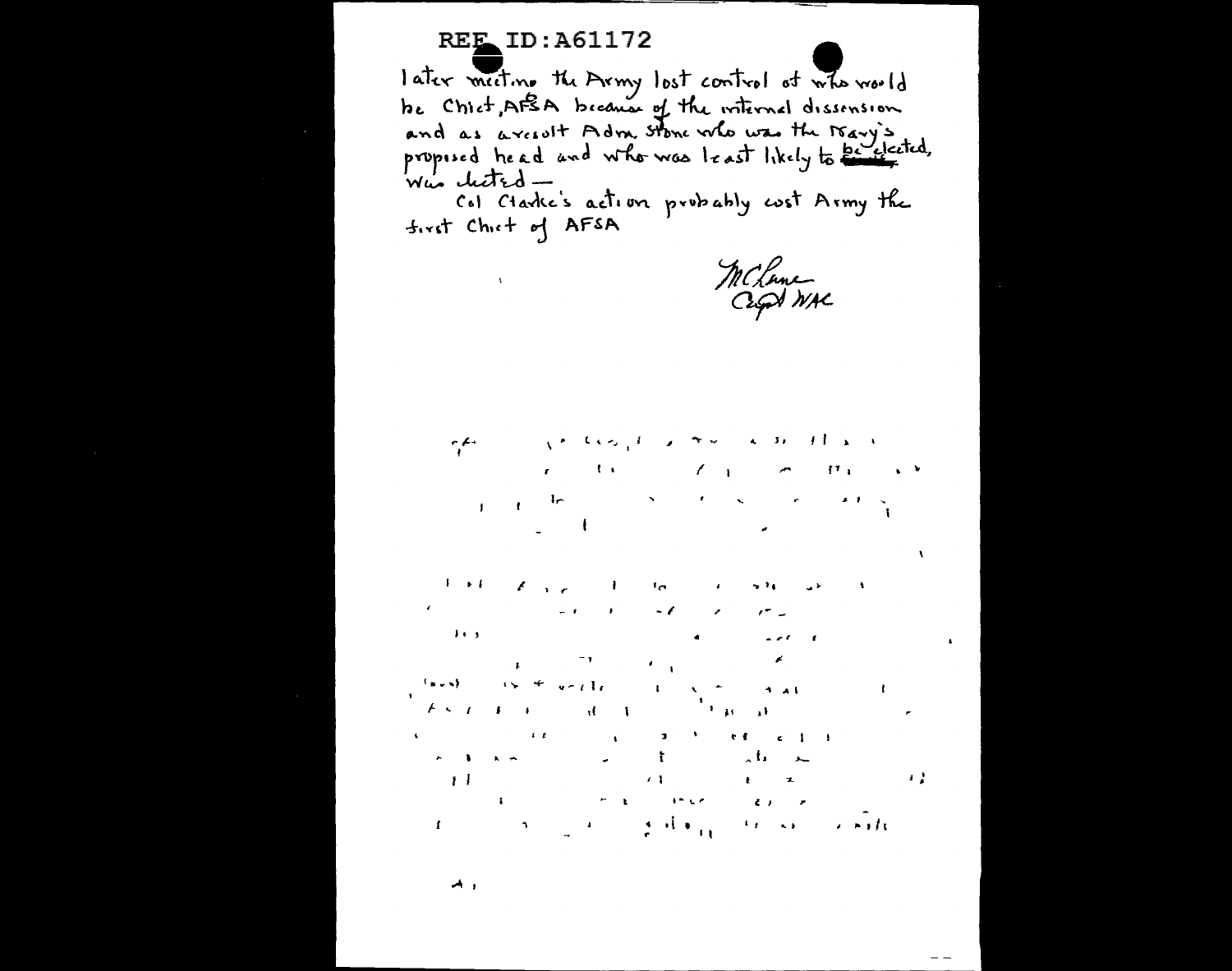25 April 1949

#### Director of Intelligence, GSUSA TO:

 $\pmb{\epsilon}$ Ł.  $\mathbf{H}$ 

## SUBJECT: Proposed Memorandum for Chairman, USCIB, subject: Marimum Exploitation of COMINT.

**REF ID: A61172** 

tur SECKET SEINE

1. Subject memorandum, submitted by Chief, ASA, recommends that:

a. A central COMINT evaluating unit be set up at one of the cryptanalytic processing agencies.

b. This unit be responsible for the production of all intelligence based on COMINT and for the publication and dissemination of all such intelligence to U.S. government personnel authorized to receive it.

c. Each USCIB member contribute personnel to this center, such personnel to be administratively subordinate to their respective departments and eperationally subordinate to the chief of the technical agency and to have the dual responsibility of producing total intelligence for the National Security Council and intelligence of primary interest to their respective departments.

d. That, upon the establishment of the central unit, all existing COMINT evaluating units of the five USCIB member, be dissolved.

2. Attached to the subject memorandum is a staff study which discusses the inadequacies of the present methods of handling COMINT evaluation and dissemination and the advantages of the method recommended. It is obvious that, under the present system, maximum exploitation of COMINT cannot be achieved and that, in theory, the recommendations made in the subject memorandum weuld provide a means of achieving full exploitation of this seurce. If submitted to USCIB, however, the following alternative results could be expected:

a. The recommendations would be rejected, with Mayy and Air Force epposed on the grounds that such a proposal would preclude the eperational control necessary to satisfy their intelligence requirements.

HUT DEVKET BILINT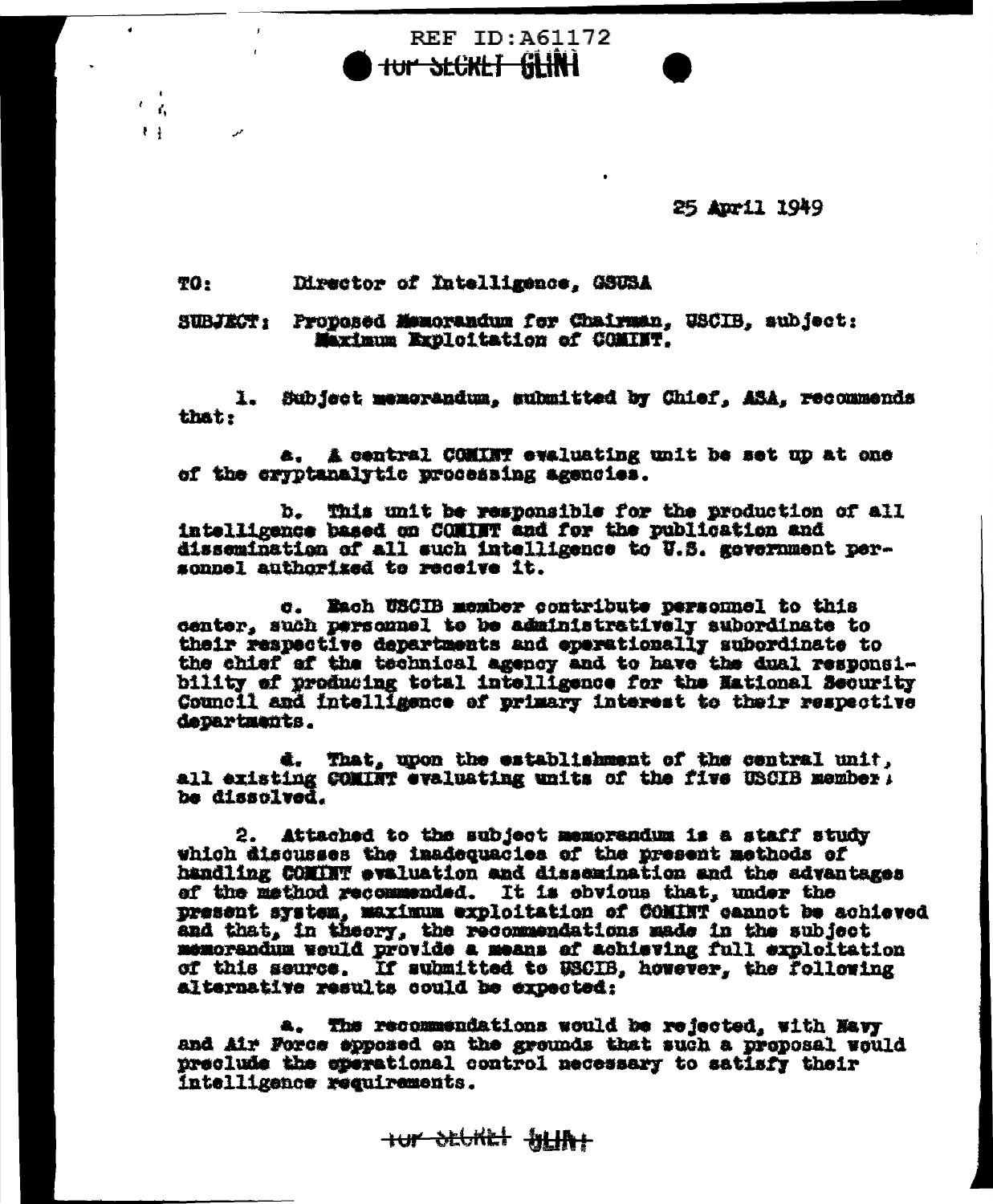b. The recommendations would be accepted in principle<br>by USCIB. In this case, the ultimate recommendations fervarded to the Mational Security Geuncil would probably take the fellowing form:

**TUP SEGRET BLINT** 

**REF ID: A61172** 

(1) That a central evaluating and disseminating unit be established under the authority and direction of CIA.

(ii) That, since a COMINT evaluating and disseminating unit of ONI is already in operation at CSAW, this central unit he located at CSAW.

Moreover, if the recommendations of the subject memorandum were accepted by USCIB, they might lead to a further recommendation that full responsibility for COMINT processing, evaluation and dissemination be given to CIA.

3. Without reference to the possible effect of the subject menorandum on USCIB, the recommendations of that memorandum appear to be sbjectionable to the Department of the Army and the National Military Establishment on the following grounds:

a. A single department within the Mational Military Establishment would have operational control of all COMINT evaluation and dissemination at the Washington Level: and ultimate control would be in the hands of a board which includes non-military members and is responsible to the National Security Council.

b. The recommendations state that personnel of the central evaluating and disseminating unit would be responsible for producing intelligence of primary interest to their respective departments. No provision is made, however, for direction or control by these departments of the production and disseminati a ef such intelligence.

c. The recommendations state that personnel of the central unit would be responsible for producing total intelligence for the National Security Council. The total Intelligence requirements of the Joint Chiefs of Staff are not mentioned and, under the organisation as recommended the Joint Chiefs would have no means of directing and controlling the production and dissemination of such intelligence.

d. The recommendations are made on the assumption that two (or, eventually, three) oryptanalytic processing agencies will continue in existence. In this case, the location of the central unit at one of the technical agencies would only partially satisfy the requirements for maximum exploitation of COMINT as

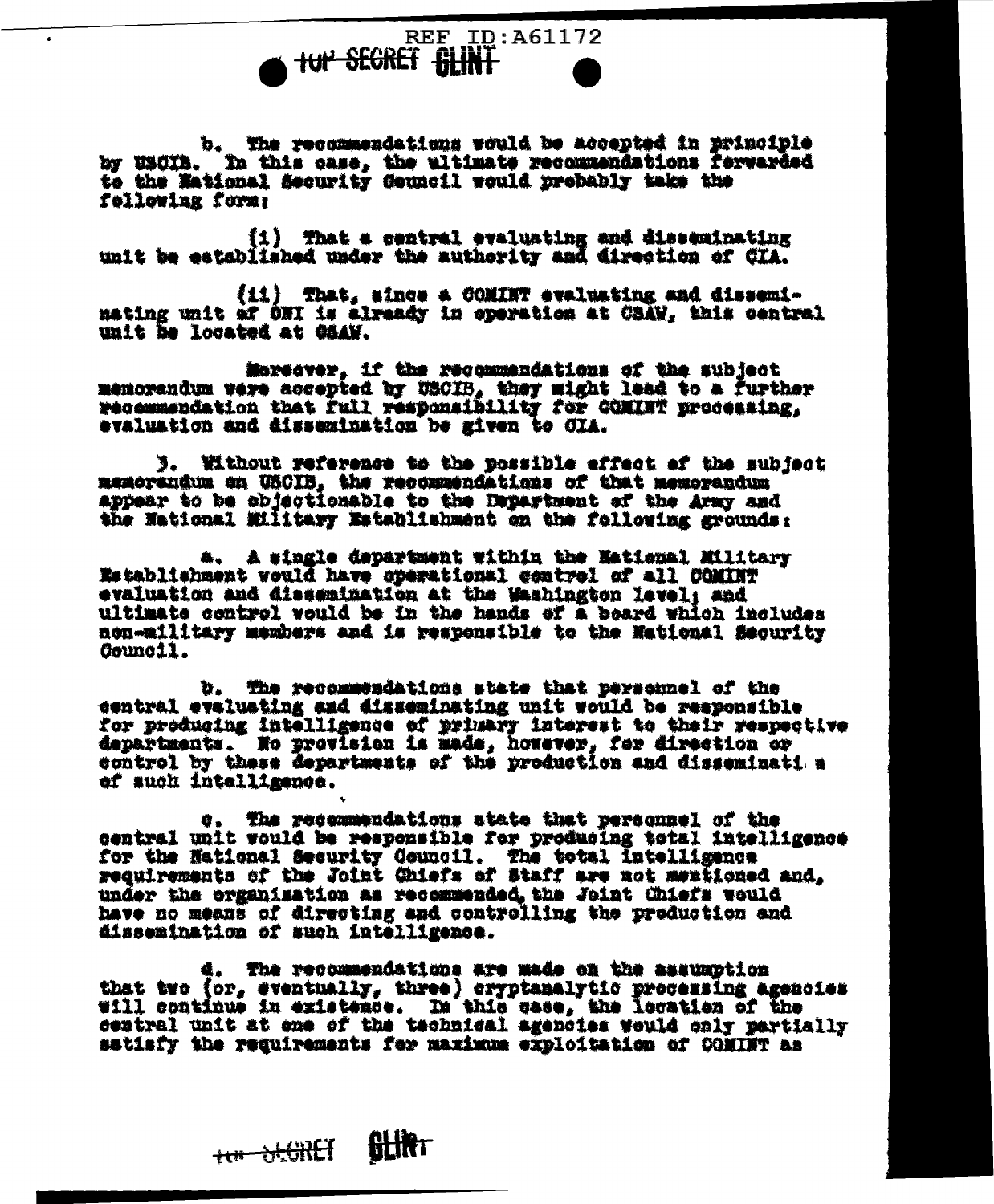**REF ID: A61172** 



outlined in the staff study. Moreover, the reasons which lead to the conclusions on which the recommendations are hased lead also to the conclusion that a unified Armed Forces Security Agency should be established.

4. Assuming that a unified Armed Forces Security Agency is established, the recommendations made in the subject memorandum could be applied within the National Military Establishment, as follows:

a. A central COMINT evaluating and disseminating unit could be established at the Armed Forces Security Agency, composed of personnel contributed by the Army, Navy, and Air Force, and operationally subordinate to the Chief, AFBA (who, in turn, would be subordinate to the Joint Chiefs of Staff).

b. The personnel sentributed to the center by the three services could have the dual responsibility of producing intelligence for the Joint Chiefs of Staff and intelligence of primary interest to their respective services. Such an arrangement would provide the Mational Military Establishment and the Joint Chiefs of Staff with that pertion of total intelligence based on COMINT which has been allocated to the Mational Military Matablishment under the NIS. It would not provide the means for integrating those fields of intelligence which are currently allocated to the State Department and OIA with the intelligence produced by the AFSA unit. However, upon the establishment of a central COMINT evaluating and disseminating unit within the National Military Establishment, the State Department and CIA ceuld be invited to contribute personnel to the central unit. The full advantages eutlined in the staff study attached to the aubject memorandum would thus be achieved without the danger of loss of operational control by the Mational Military Establishment.

5. It is recommended that:

The subject memorandum not be submitted to the æ. Chairman, USCIB.

The attached memorandum, subject: Maximum Ъ. Exploitation of Communication Intelligence within the Wational Military Establishment, be submitted to the Chief of Staff, with the recommendation that it be forwarded to the Secretary of Defense for consideration in conjunction with the report of the Stone Beard.

tur Stunt GLINT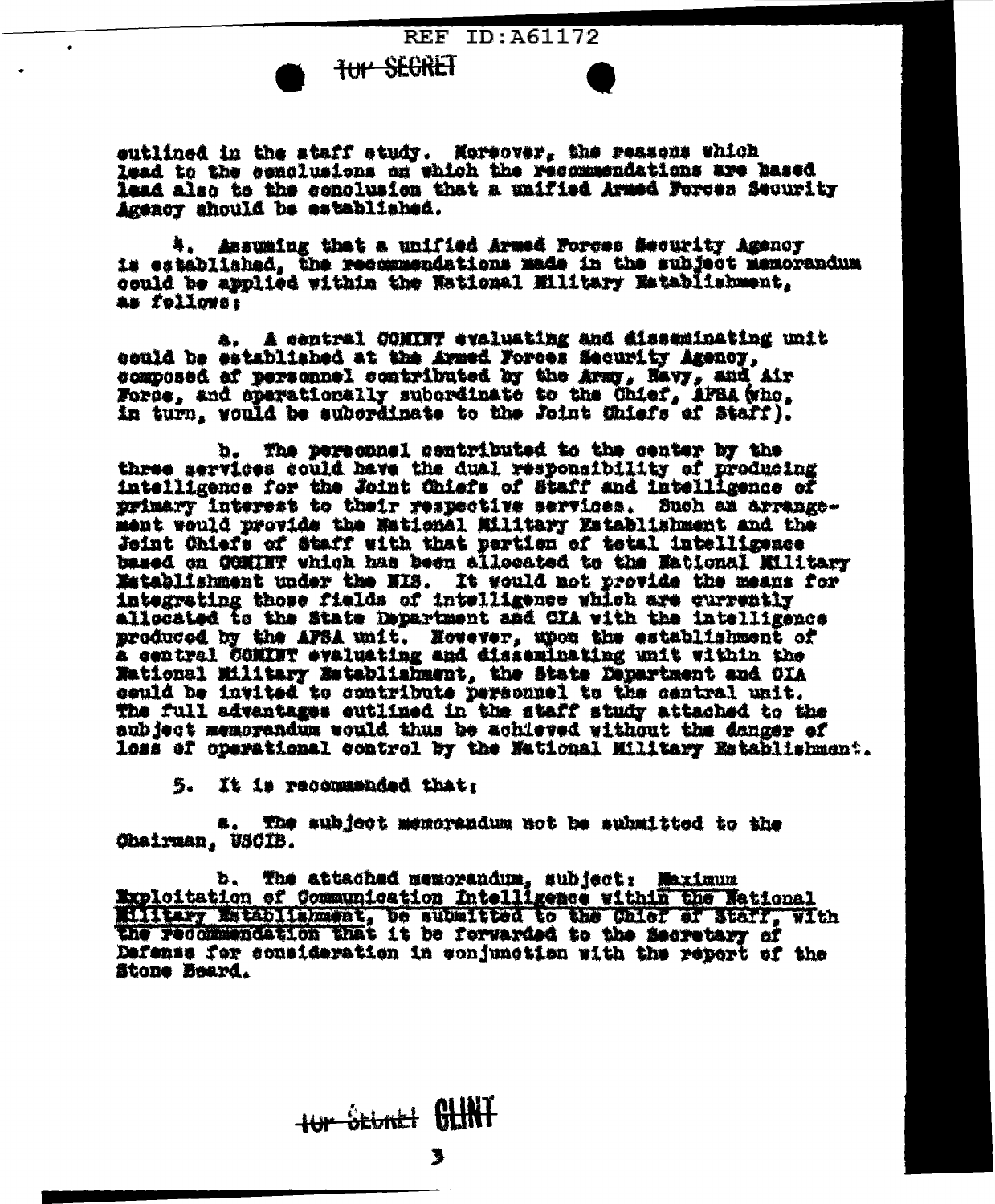**REF ID:A61172** tur SEGREF BLINT

## **MEMORANDUM FOR THE CHIEF OF STAFF:**

SUBJECT: Maximum Exploitation of Communication Intelligence within the Mational Military Establishment.

1. The Intelligence agencies of the three service departments are presently engaged in the production of intelli-gence based on COMINT in their respective fields of primary interest and in the asyeral fields in which all services have a common interest. Under this arrangement, the Joint Chiefs of Staff and the Secretary of National Defense are not provided with total intelligence derivable from COMINT.

2. A study has been prepared by ID. GSUSA, which examines present COMINT exploitation and dissemination by the three services for the purpose of determining a method which will insure full exploitation of this source with maximum efficiency, security, timeliness, and economy, and which will provide each department with all essential COMINT required for its own needs. The study demonstrates the close relationship between the production and the evaluation of COMINT and concludes that maximum exploitation of COMINT requires changes in present arrangements within the NME, not only for evaluating and disseninating, but also for cryptanalytic processing of COMINT. One of the recommendations made in this study is that a unified Armed Forces Security Agency be established. This has been recommended by the Department of the Army in the Study of Joint Organisations for the Production of Communication Intelligence, dated 30 Dec 48, prepared for the Secretary of Defense. The reasons leading to this recommendation in the attached staff study are in addition to those given in the study of 30 Dec 48, which considered the COMINT problem only through the stage of eryptanalytic processing. The full recommendations of the staff study are as follows:

a. That a unified Armed Forces Security Agency be sztablished.

b. That a central COMINT evaluating unit be set up at the AFSA.

 $e$ . That this unit be responsible for the production of intelligence based on COMINT and for the publication and dissemination of such intelligence for the NME.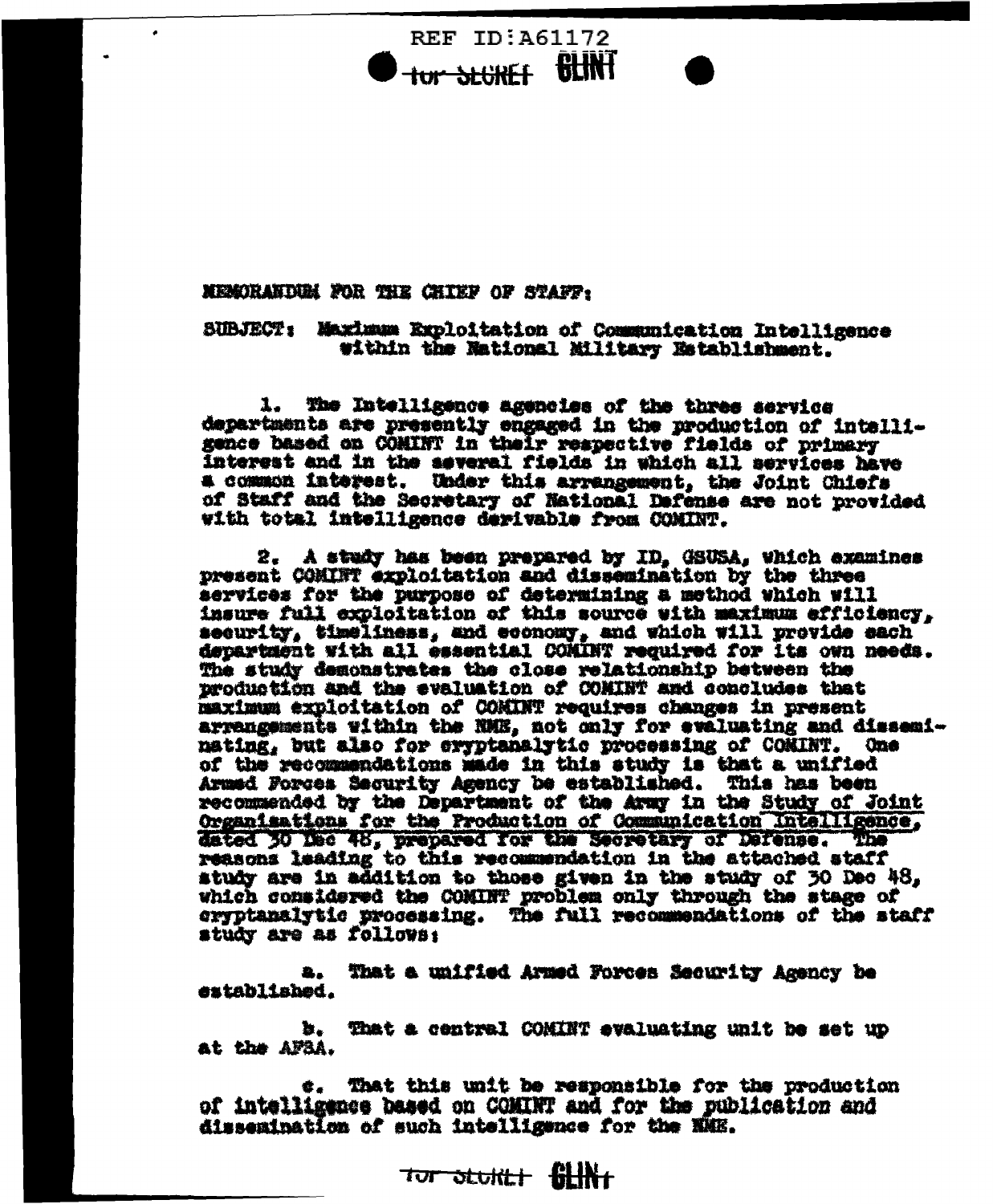

d. That each of the three services contribute personnel to this center, such personnel to be operationally subordinate to the Chief, AFSA, and to have the dual responsi-<br>bility of producing intelligence for the JCS and intelligence of primary interest to their respective services.

If these recommendations were adopted, the COMINT 3. reguirements of the services and af the JCS could be met. **The** further atep of integrating political and economic with military intelligence could then be achieved by inviting the remaining members of the United States Communication Intelligence Board --State Department and CIA -- to contribute personnel to the central evaluating unit at AFSA.

4. It is recommended that this staff study be forwarded to the Secretary of Defense for consideration in conjunction with the study of Joint Organizations for the Production of Communication Intelligence.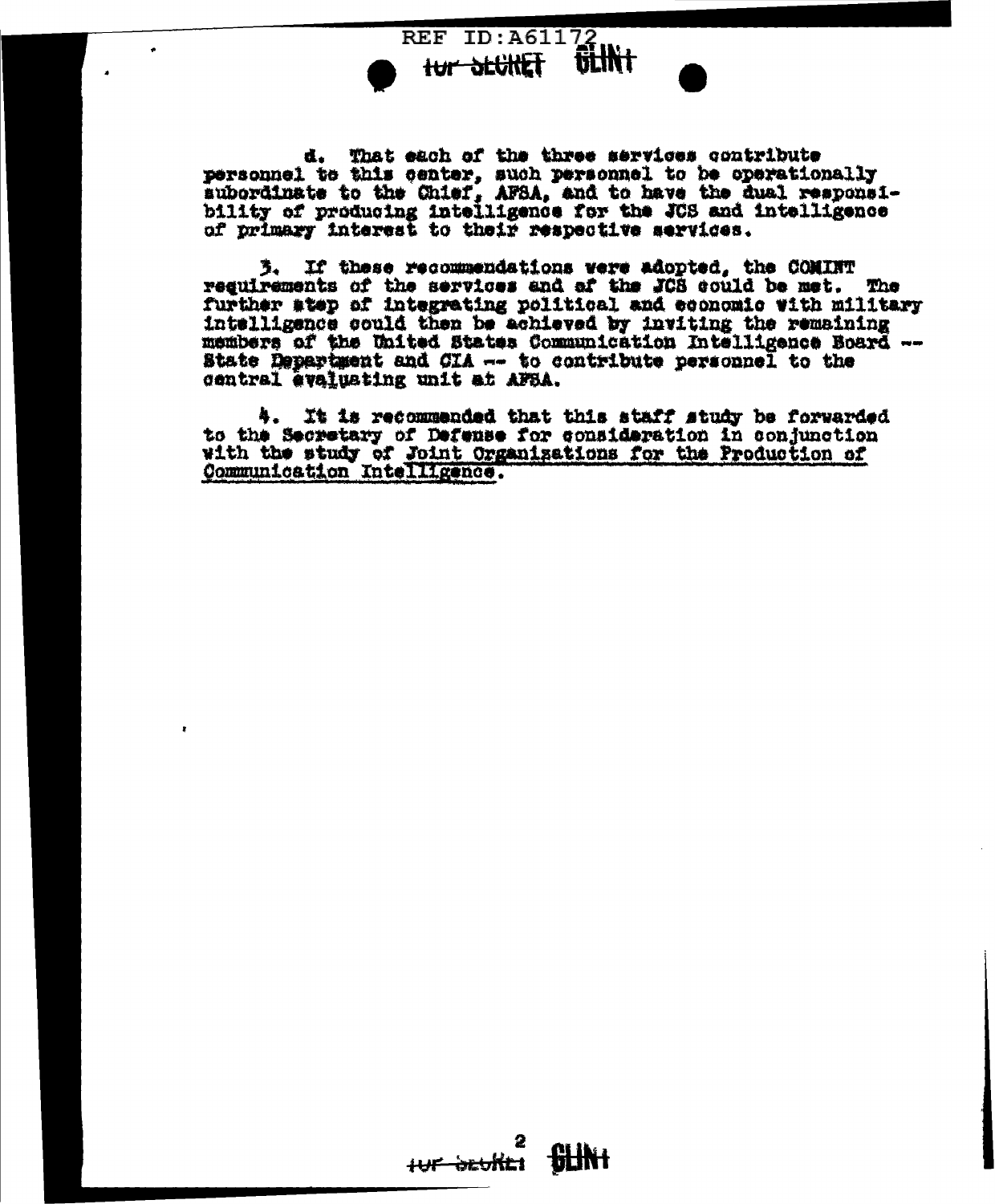PL 86-36/50 USC 3605 TUP SECRET SHIM  $EO 3.3(h)(2)$ 

## **MAXIMUM EXPLOITATION OF COMINT WITHIN THE NATIONAL MILITARY**

#### **TEST ABILIEN ARTI**

1. The Problem: To examine present CONINT exploitation<br>and dissemination within the NRE in order to determine a method which will provide full exploitation of this source with the maximum efficiency, security, timeliness, and economy.

## 2. Facts Bearing on the Problem:

The NHK annually expends approximately \$35,000,000 for the technical production of COMINT raw material. It has roughly a \$48,000,000 plant investment in the facilities of ASA and GSAW. The establishment of a third technical agency by the Air Force is imminent.

b. Rach of the departments of the NAH maintains a COMINT evaluating and disseminating unit. Nor the most part, the work of these three units is not coordinated and, to date there has not been produced an integrated, comprehensive, COMINT estimate covering any given subject from the point of view of total JOS intelligence requirements. Under the present arrange-ment, there is no provision for the timely application of total COMINT to the intelligence requirements of the JOS or the policy planners of the three services.

## 3. Discussion

a. The unique and vital nature of COMINT and the cost of COMINT production dictate that arrengements be established which insure maximum exploitation of this source. The present arrangements for the evaluation and dissemination of COMINT within the NMR preclude such exploitation. They are not efficient, not secure, and not economical, and moreover, they fail to insure timely dissemination of intelligence.

(1) Efficiency: The three COMINT evaluation units produce and disseminate a number of publications covering fields of primary interest to their respective services-e.g., the MILITARY DIGEST (Army); the SOVIET INTELLIGENCE SUMMARY (Navy);<br>ORDER OF BATTLE (Army, Navy, Air); and special studies (all<br>services). These publications contain evaluated COMINT on various subjects. Occasionally, the same raw material--svaluated

**TW SECRET SLIKE**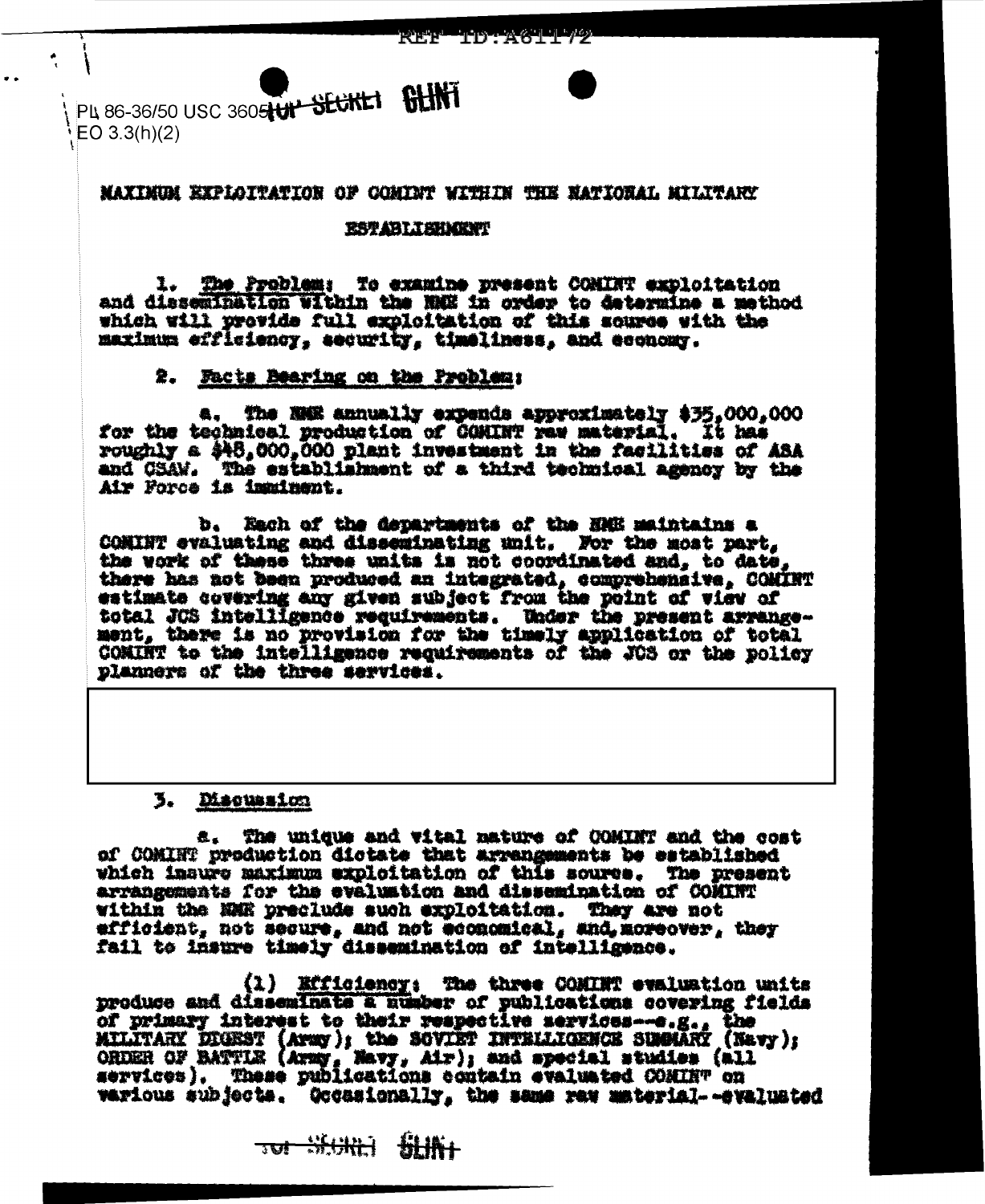$\frac{1}{4}$ 

 $EO 3.3(h)(2)$ PL 86-36/50 USC 3605

> from the point of view of the service involved -- is used as the basis for reports from two or more of the units. To date, there has not been preduced an integrated COMINT estimate covering any given subject from the point of view of total intelligence requirements of the JOS. For example, there is not available<br>to the JOS a combined COMINT estimate of the military capabilities and industrial potential of the USSR. Nor, under the present arrangements, could a combined estimate be produced with sufficient speed to make auch an undertaking practicable. Policy level recipients of COMINT receive a variety of GLINT reports, which may duplicate, or conflict with, one another, and which the recipients themselves must synthesize. In addition to its separation from other COMINT units, each of the three evaluating units functions more or less apart from the general intelligence units within its service and, of course, from the general intelligence units of the other services. Such arrangements, although necessary for COMINT security under present conditions. inhibit rapid, direct application of collateral intelligence to COMINT and militate against the timely production of total intelligence on a given subject both within and among the services.

(2) Timeliness: Clearly, the value of all intelligence depends to a large extent on its timeliness. This is particularly true in the case of COMINT. A message indicating impending attack disseminated after the fact is of academic interest only. Under the present arrangements, however, the inevitable time-lag resulting from the separation of the three evaluating units from each other, and of each of them from one or both of the technical agencies, effectively reduces the chances of receiving such a message before it is too late to act. (It is assumed as a strong probability that no single message will contain positive, self-evident indication of hostile intent--<br>without evaluation on the basis of other information available at one or all of the intelligence units.) In addition, the separation of evaluating and technical units makes impossible the timely preparation of basic COMINT studies on subjects of joint interest and the maintenance of such studies at a current date level.

(3) Becurity: The distribution of COMINT raw<br>material to the intelligence units of the services and to the COMINT units of State Department and CIA presents an obvious physical security hasard. The separation of these units from the technical agencies requires the publication of individual message texts, notated so as to reveal the eryptographic system in which they were sent and the radio circuits from which they were intercepted -- a practice which reveals the core of US COMINT operations: specific status of exyptanalytic attack. The possibility cannot be ignored that the rigid security measures are a direct result of the insecurity inherent

in the present COMINT organization in the United States.

 $\frac{1}{1-\frac{1}{1-\frac{1}{1-\frac{1}{1-\frac{1}{1-\frac{1}{1-\frac{1}{1-\frac{1}{1-\frac{1}{1-\frac{1}{1-\frac{1}{1-\frac{1}{1-\frac{1}{1-\frac{1}{1-\frac{1}{1-\frac{1}{1-\frac{1}{1-\frac{1}{1-\frac{1}{1-\frac{1}{1-\frac{1}{1-\frac{1}{1-\frac{1}{1-\frac{1}{1-\frac{1}{1-\frac{1}{1-\frac{1}{1-\frac{1}{1-\frac{1}{1-\frac{1}{1-\frac{1}{1-\frac{1}{1-\frac{1}{1-\frac{1}{1-\frac{1}{1-\frac{1}{1-\frac{1$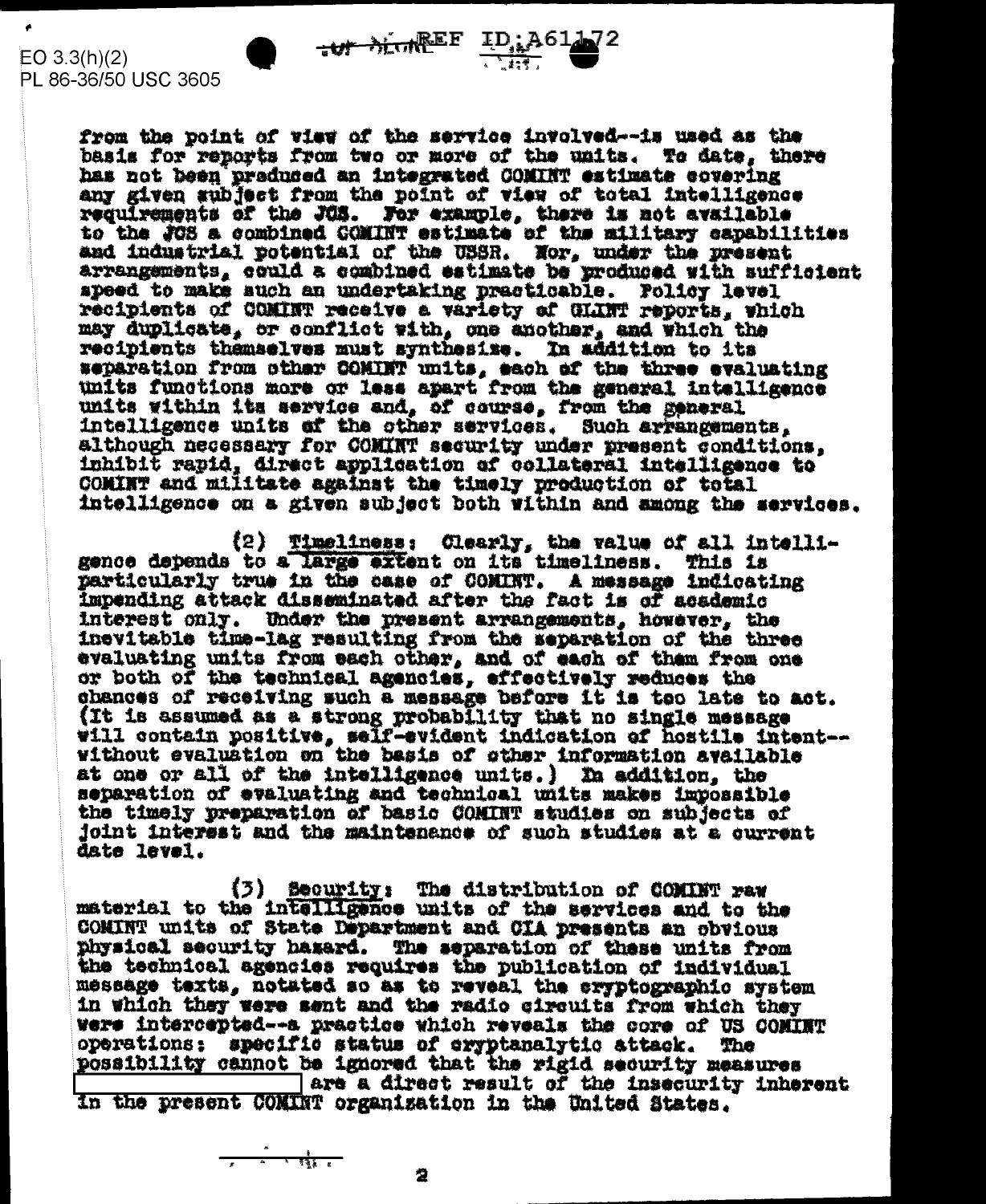

(4) Economy: The existence of three CONIET evaluating units within the NNE results in excessive expenditures for personnel and equipment and considerable duplication of effort. Dissipation of the limited, available, qualified manpower adversely affects the quality and quantity of COMINT produced. In addition, the existence of several, separate evaluating units creates the need for publishing many copies of the COMINT raw material, for an extensive courier service, for several files of the same material, and for the publication by the technical agencies of many items which could have been discarded at the first stage of processing if an evaluating group had been close at hand to guide the work of the technicians.

b. The establishment of a unified Armed Forces Security Agency (as recommended by the Department of the Army in the Study of Joint Organizations for the Production of Communication Intelligence, dated 30 Dec 48), and of a single COMINT evaluating and disseminating unit at that agency, would eliminate the disadvantages described above and would permit maximum sxploitation of COMINT within the NMH.

(1) Efficiency:

(a) Such an arrangement would provide, at the very least, the physical conditions necessary for collaboration smong the COMINT evaluating personnel of the NME.

(b) Basic COMINT evaluation would be improved. for the following reasons:

(i) The ray material would be evaluated at its source -- an optimum condition for accurate intelligence production.

(ii) Integration of other source intelligence with COMINT would be facilitated. The technical agency, for cryptanalytic purposes, must maintain central files of intelligence reports frem all sources. The single evaluating unit, through the collateral files of the technical agency. would have direct access to the material from other intelligence sources now separately held by each of the three services.

(iii) Exploitation of COMINT in the fields of primary interest to each of the services would be improved by the proximity of evaluators to translators and traffic analysts.

(c) COMINT operations as a whole would be improved. The quick and unimpeded axchange of new ideas, new developments, and new intelligence or technical requirements would greatly increase the efficiency of both technical and evaluating personnel.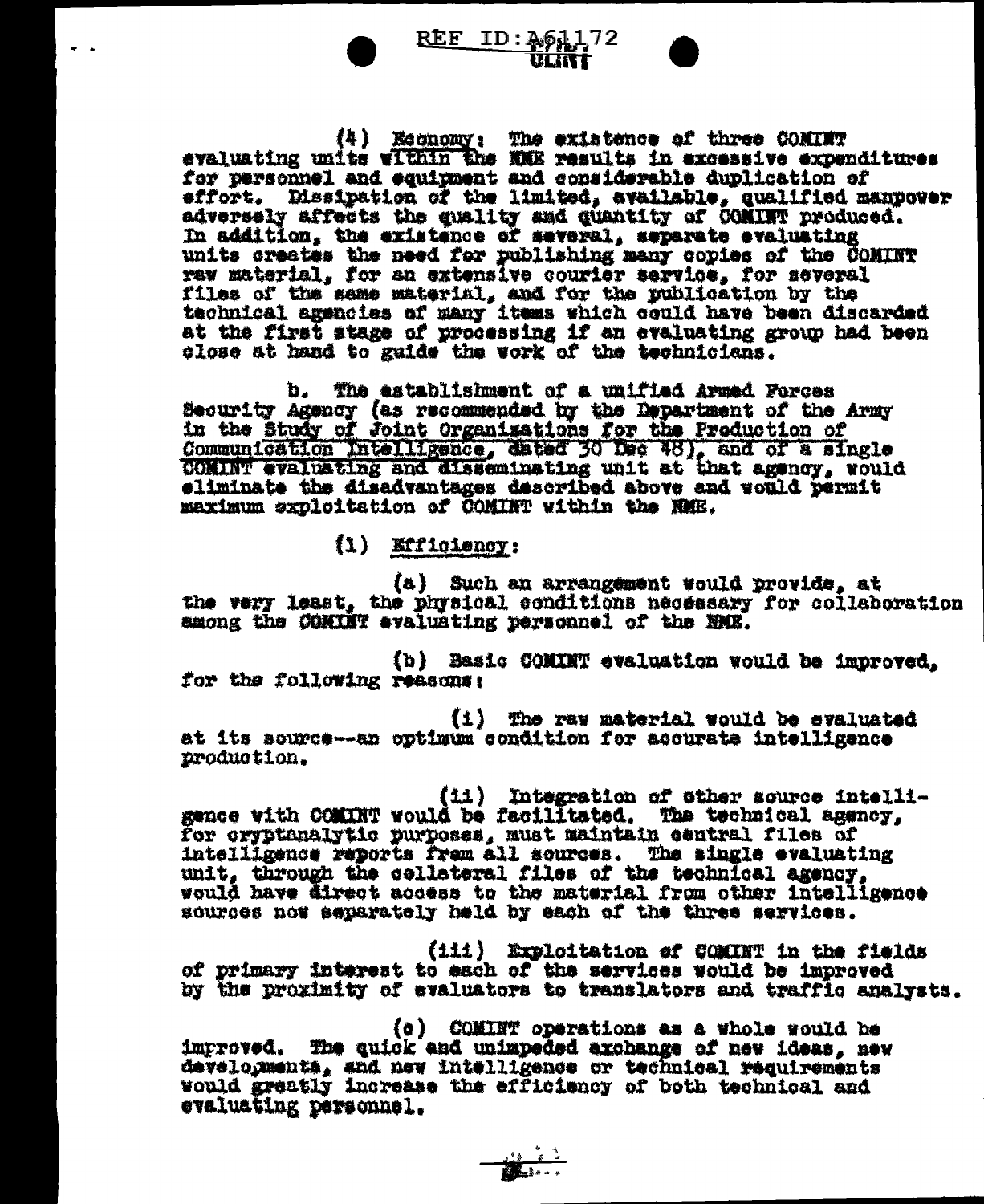**REF ID: A61172** 

(d) Finished GLINT intelligence would be available for dissemination to policy level recipients in a form designed to meet their needs--i.e., they would receive total COMINT on a given aubject, in one synthesized report.

## $(2)$  Timeliness;

(a) The proximity of evaluating personnel to<br>technical personnel would permit discarding of unimportant<br>material at the earliest stages of eryptanalysis and, in so reducing the mass of material fully processed, would expedite the processing of vitel material.

(b) Basic intelligence studies of joint interest to all communers could be expeditiously initiated and currently maintained.

(c) Elimination of the publication and delivery of many copies of COMINT res material would substantially reduce the time-lag between message solution and evaluation.

 $(3)$  Security:

(a) The dissemination of COMINT raw material outside the AFSA would be reduced to a minimum.

(b) Enowledge of the degree of specific oryptanalytic success could more easily be limited to working personnel with the need to know, and, in the case of evaluating personnel of the HMR, confined to one installation.

 $(4)$  Reonour:

(a) Discard of unimportant material at sarliest stages of eryptanalytic processing would reduce the total cost of intelligence produced in relationship to total material processed.

(h) Publication costs would be materially

reduced.

(c) Duplication of intelligence files, with its attendant unsconomical use of limited space and personnel. and unnecessary duplication of effort at the technical and evaluation levels, would be eliminated.

4. Conclusions:

a. A unified Armed Forces Security Agency should be astablished.

TOP SECKET SLINT